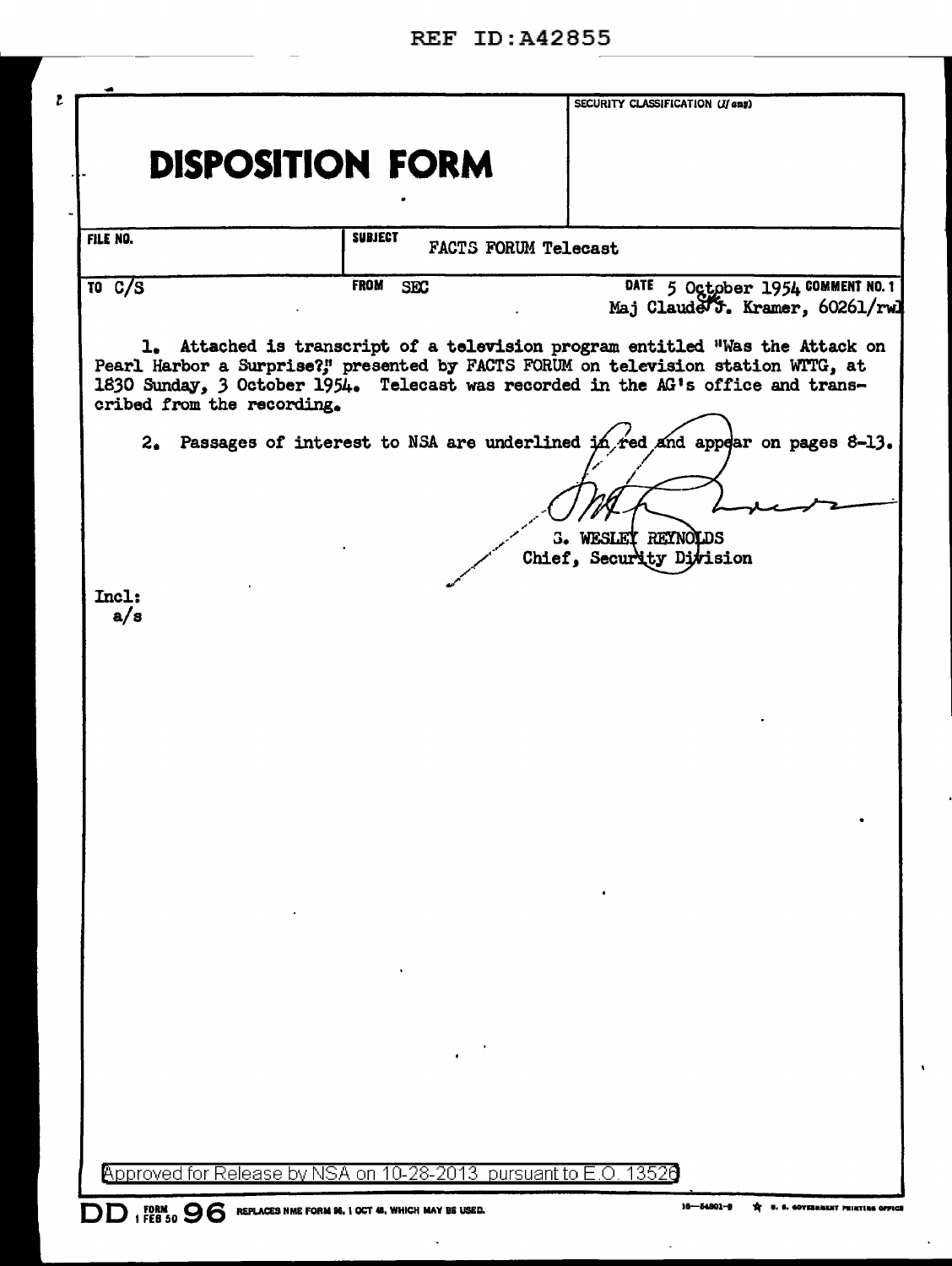REF ID: A42855

## FACTS FORUM Telecast

 $\mathbf{h}$ 

 $C/S$  SEC 580 50 tober 1954 Maj Claude J. Kramer, 60261/rwl

1. Attached is transcript of a television program entitled "Was the Attack on Pearl Harbor a Surprise?," presented by FACTS FORUM on television station WTTG, at 1830 Sunday, 3 October 1954. Telecast was recorded in the  $AG1s$  office and transcribed trom the recording.

2. Passages of interest to NSA are underlined in red and appear on pages 8-13.

s. WESLEY R.EX'NOLDS Chief, Security Division

Incl: a/a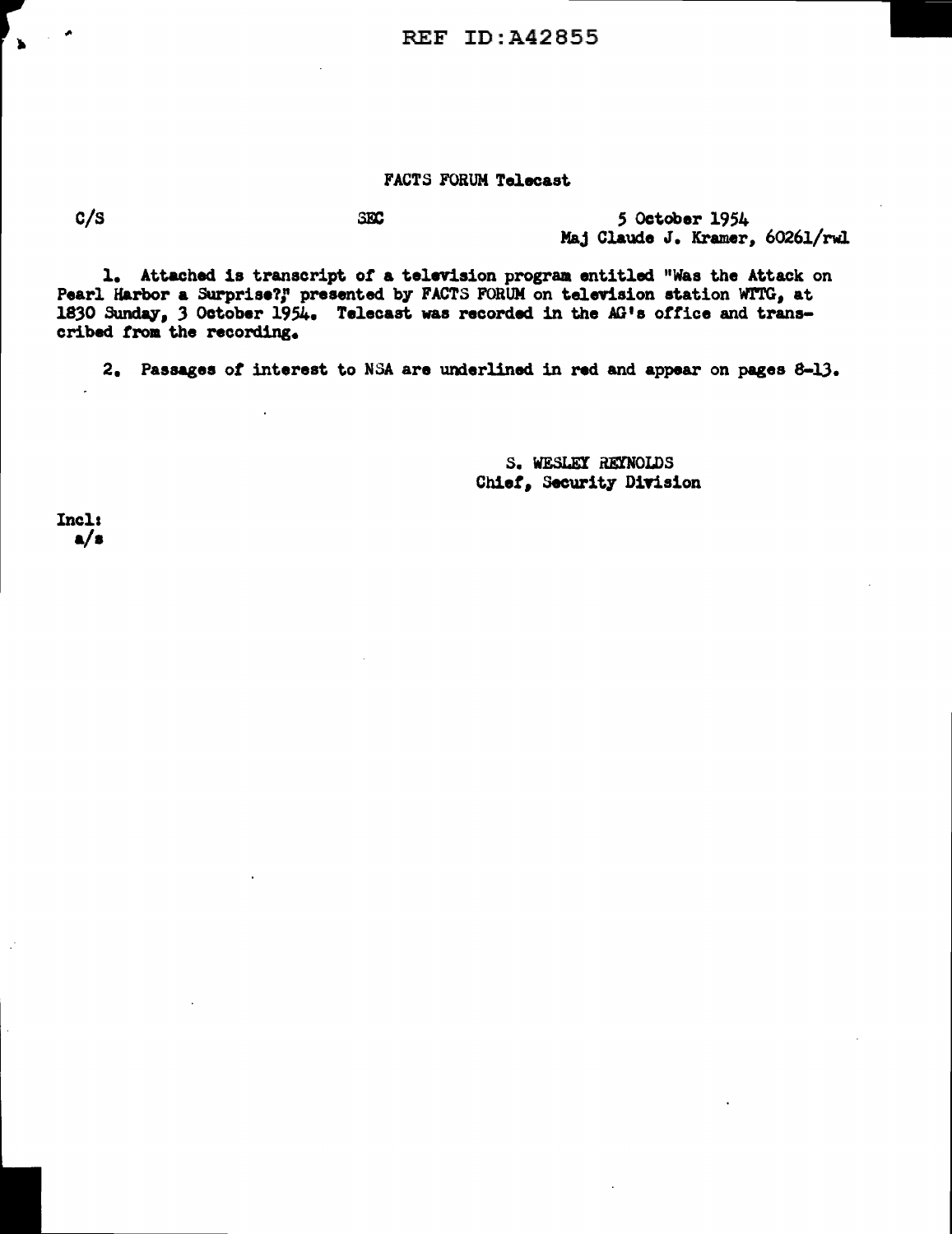## FACTS FORUM 3 October 19S4

## (MUSIC)

NARRATOR: America is great. America is beautiful. America is free. A land where men who love freedom practice freedom. But freedom is not free. What our forefathers won by struggle we can lose by indifference. Believing that people who govern themselves must inform themselves. FACTS FORUM presents discussions of facts and issues which effect the daily lives of all Americans. (MUSIC)

NARRATOR: Good evening, and welcome to FACTS FORUM. You know, many of the issues discussed on this and other FACTS FORUM radio and television programs are reprinted in the FACTS FORUM NEWS each month. The FACTS FORUM NEWS also lists, for your convenience, the day and time these programs may be seen and heard on stations in all parts of the country, and there are many other interesting features in the FACTS FORUM NEWS such as Letters to the Editor, announcements of awards, and award winners. The FACTS FORUM NEWS also publishes their montb]¥ poll question along with the results *ot* the previous month's poll. Subscriptions to the FACTS FORUM NEWS are only \$2.00 a year or \$1.00 for the special six months' introductory offer. Send your subscription order direct to Dallas, Texas. No other address is necessary, just FACTS FORUM NEWS, Dallas, Texas.

Now, here is Mr. Dan Smoot. FACTS FORUM invites you to join Dan Smoot in a discussion of both sides of an important controversial question. Dan &Boot.

MR. SMOOT: Hello again. I wonder how many of you remember these headlines: "WAR - OAHU BOMBED BY JAPANESE PLANES." This is a special edition of the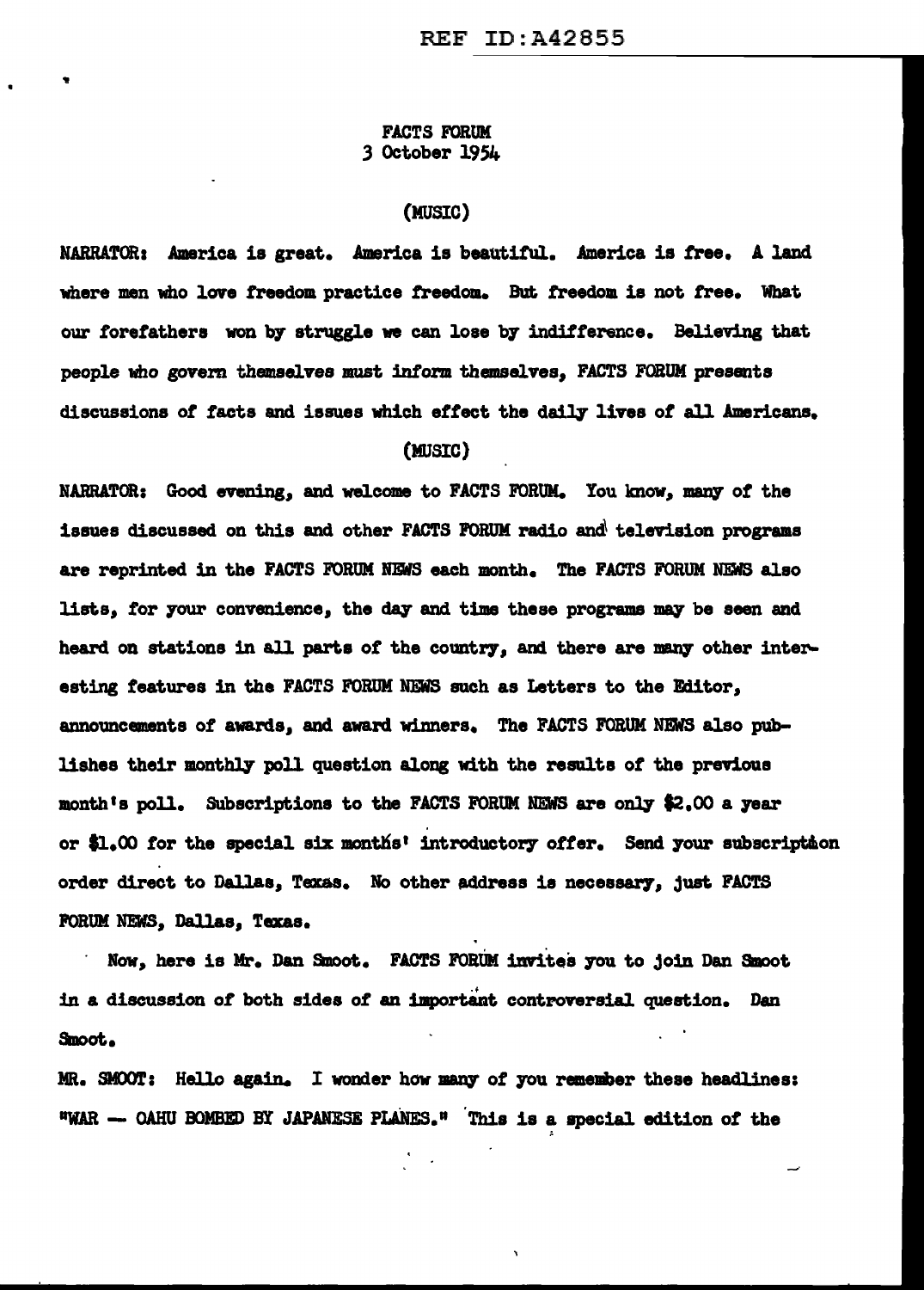-2-

Honolulu Star Bulletin, dated Sunday, December 7, 1941, Pearl Harbor Day, the day that will live in infamy. Do you think that the attack on Pearl Harbor was actually a surprise?

There have been eight investigations of the Pearl Harbor disaster, but none of them has satisfactorily answered for the American people this burning question: How could Pearl Harbor possibly have happened at a time when war was already raging in Europe and Asia, when Japan was engaged in a formal alliance with Hitler, and when American relations with both Japan and Germany were so strained that everyone knew something terrible could happen any day? How was it possible tor a great Jap carrier task force to move over three thousand miles across the open sea, to catch our entire Pacific Fleet bundled up in Pearl Harbor, completely unaware and unadvised, destroy it and get away with practically no loss to the Japs?

The belief that President Roosevelt knew that the attack on Pearl Harbor was coming and deliberately let it happen as a means of getting America into World War II was widely held by Americans from the beginning. But public discussions and public investigations of' such a thing could not be permitted during the War, when it was necessary for the American people to be united behind and confident in the national leadership. Immediately after the war, however, when self public records became available, various scholars began probing into the Pearl Harbor record.

Since 1945, several massive and scholarly books have been written by revisionist historians. These historians feel that the official history of Pearl Harbor as told by Roosevelt and by the writers supporting Roosevelt is false. They call themselves revisionists because they want to revise the official history in order to tell what they regard as the truth about

',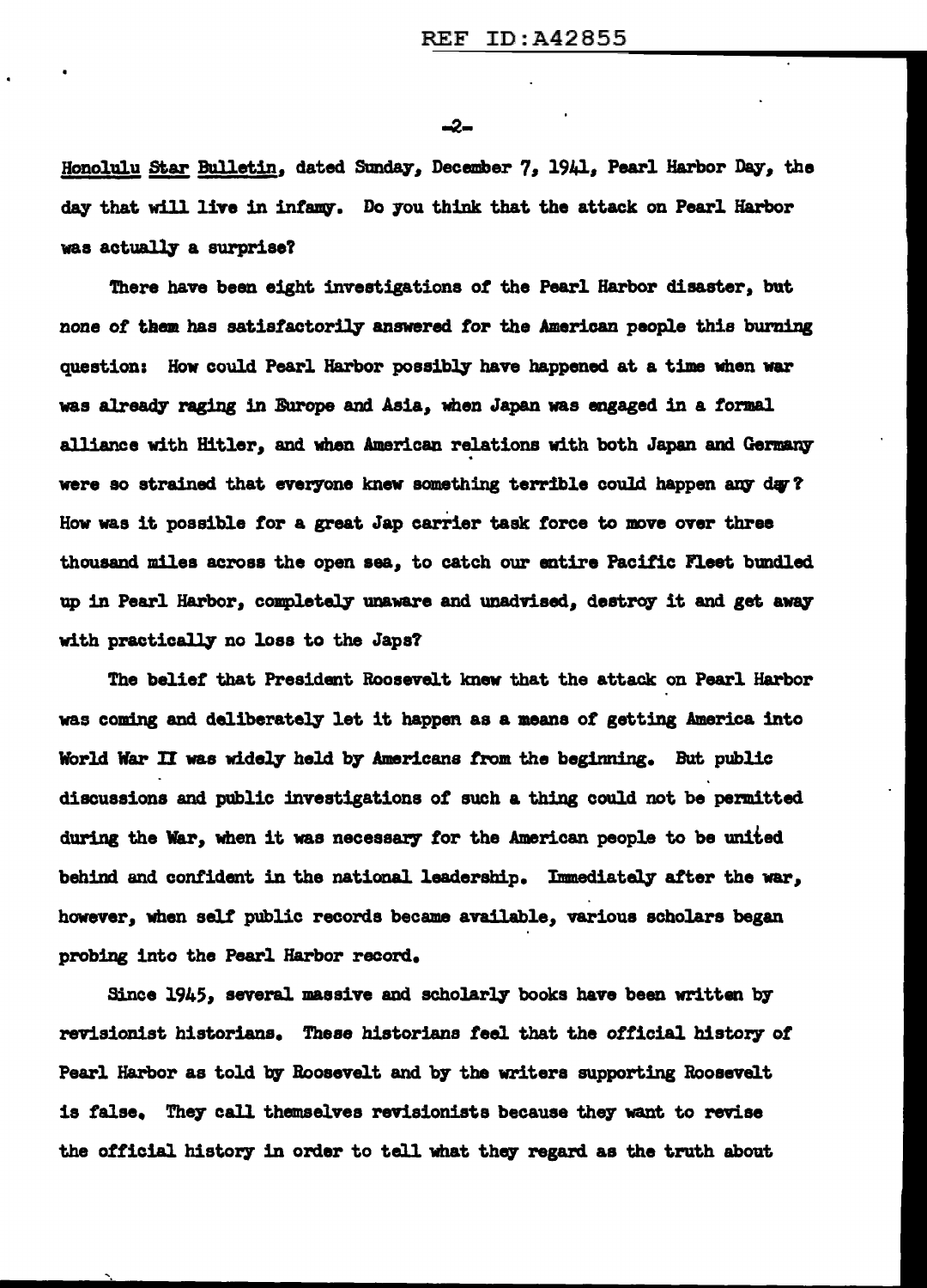-3-

America's entrance into World War II. The truth, as these revisionist historians see it, is that it was pressure from Roosevelt which finally caused the British and the French to declare war on Germany as a result of the Nazi invasion of Poland September 1, 1939. Following that, the British and French put pressure on Boosevelt to help in the war that he had wanted them to tight. Roosevelt wanted to get into World War II but could not openly advocate such a course because the American people were almost solidly opposed to our intervention in another European war. The revisionist theory of what happened in Pearl Harbor is that Roosevelt, after a long series of unsuccessful attempts to goad Germany into attacking the United States, finally turned his attention to Japan and was successful in manipulating a Japanese attack against America.

The book that has currently brought this question before the public is this little volume called "The Final Secret of Pearl Harbor." It was written by Rear Admiral Robert A. Theobald and published in 1954 by the Devin-Adair Company. It received widespread publicity and attention before publication because the complete book was run as a special feature in the  $U_s$ . S. News and World Report. In this little book, which has corroborative forewords written by Admiral Kimmel and Fleet Admiral William F. (Bull) Halsey, Theobald puts full responsibility for Pearl Harbor on the President, saying that Roosevelt deliberately invited the Japanese attack, knew it was coming, and withheld his lmowledge from ·the United States Commanders in Hawaii. On the other hand, of course, there is the belief that this is a dastardly charge to bring against an American President, that no such charge as this has ever been made against any other American since Benedict Arnold was accused of trying to surrender West Point to the British during the Revolutionary War.

In the tradition of FACTS FORUM, let's examine the two opposite sides of this question: Was the Japanese attack on Pearl Harbor actually a surprise?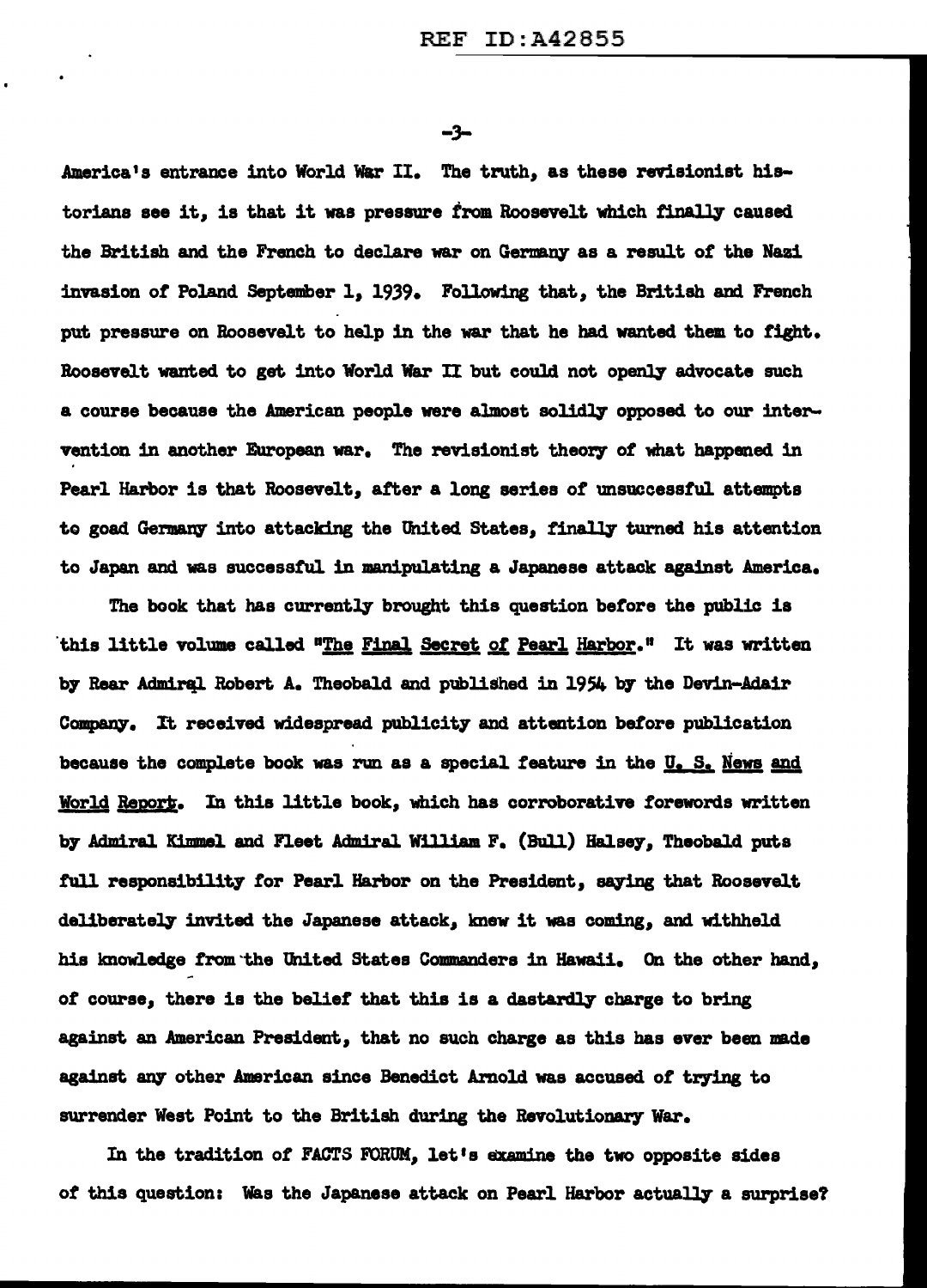-4-

Let's take first the arguments of those who say yes, it was a surprise. Here is a brief condensation of that point of view.

No one has yet made the crazy allegation that Roosevelt was a Japanese sympathizer. Yet, unless you are willing to believe that Roosevelt was a Japanese sympathizer and wanted to see Japan win the war against the United States, you cannot, with any degree of logic, accept the fantastic thesis that Roosevelt engineered the Pearl Harbor attack which resulted in the greatest; military disaster in American history. There was one thing about President Roosevelt that everybody knew: he loved the American Navy. Even if you could assume that Roosevelt wanted the Japs to attack Pearl Harbor as a means of' getting America into the war, there is absolutely no logic, good sense, or even decency in the further assumption that Roosevelt deliberately set the thing up for the Japanese to destroy our Pacific Fleet, practically without loss to themselves. There is an abundance of evidence to prove that Roosevelt did everything possible to avoid war with Japan.

Anyone who is familiar with our foreign policy in the years immediately preceding the Pearl Harbor attack knows that President Roosevelt was outspoken in his denunciation of aggression anywhere in the world. He expressed this objection publicly and privately. He told Germany, Italy, and Japan about it in plain language. Yes, the record of these days  $f$  fis full of proof that Roosevelt was extremely anxious to keep America out of the war and to negotiate with Japan a settlement of our differences and avoid the catastrophe of getting the United States involved in the second World War.

In fact, at the very last moment on December  $6$ ,  $1941$ , the day before the Pearl Harbor attack, the Japanese delivered in Washington a memorandum rejecting Hull's ultimatum. President Roosevelt acknowledged that this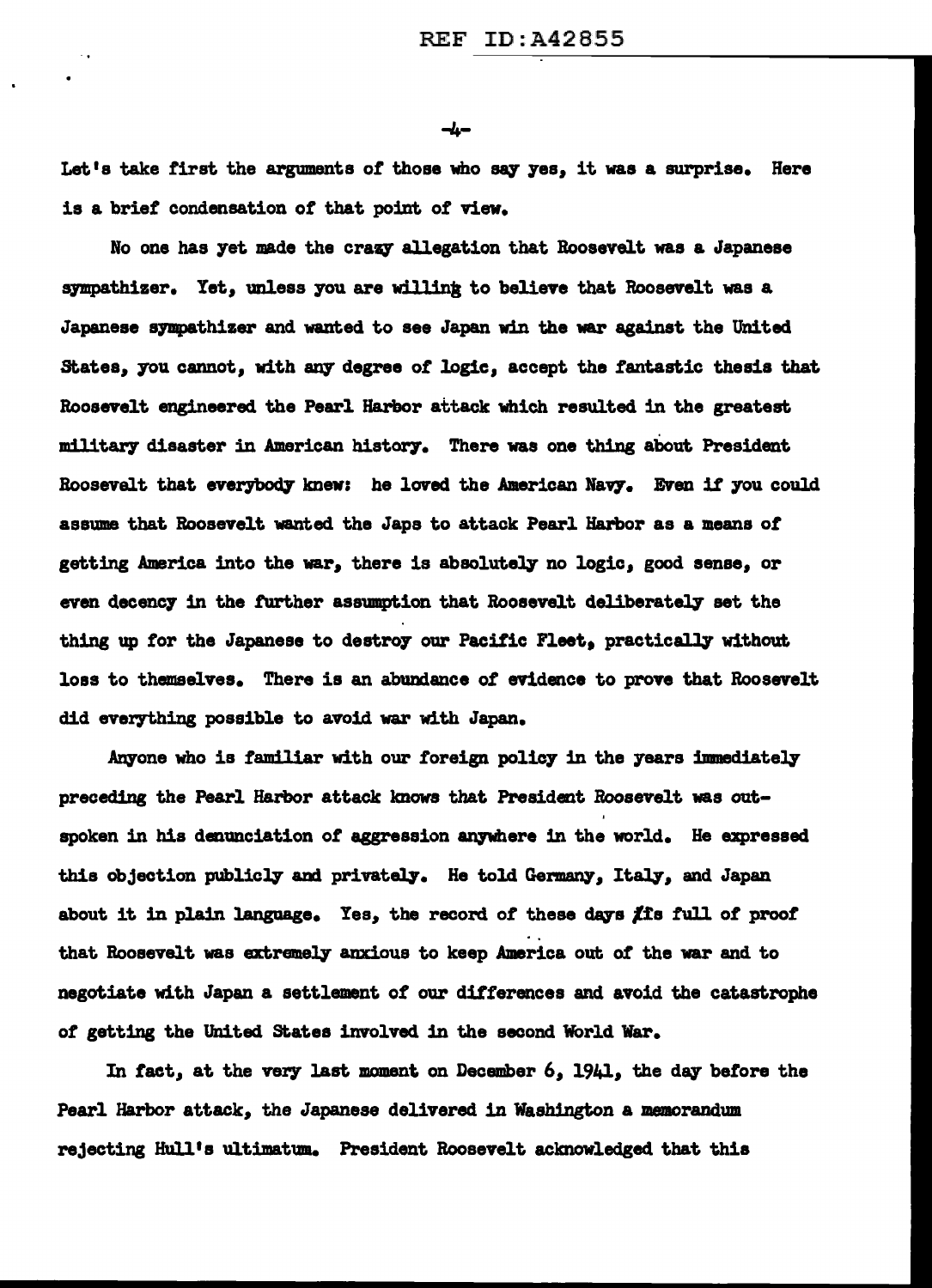*-s-*

rejection meant war. Nonetheless, he sent a personal appeal to Emperor Hirohito. In that appeal President Roosevelt withdrew the greater part of the demands which Hull's ultimatum had made upon Japan. President Roosevelt said to the Emperor <sup>a</sup>A withdrawal of the Japanese forces from Indo-China would result in the assurance *ot* peace throughout the whole of the South Pacific areas. I am confident that both *ot* us, tor the sake of peoples not only of our own great countries, but for the sake of humanity in neighboring territories, have a sacred duty to restore traditional amity and prevent further death and destruction in the world."

There can be no doubt that President Roosevelt anticipated war with Japan and was determined to lead America in an all-out fight if and when Japan struck. Nevertheless, he made every effort short of war itself to stop the Japanese seizure of territory in the Bacific to eliminate the necessity for war.

Immediately after the Pearl Harbor attack, President Roosevelt appointed the Roberts Commission to act as a fact finding body to obtain and report the facts relating to the Japanese attack. The Roberts Commission made investigations in Washington and in Hawaii, examining in Hawaii Admiral Kimmel and General Short, the top military commanders responsible tor the disposition of American forces in the Territory of Hawaii. The Roberts Commission felt that Washington officials had adequately fulfilled their obligations in connection with the Pearl Harbor attack. Blame was placed on the two Hawaiian commanders, Admiral Kimmel and General Short. The Roberts Commission found that these two comanders bad received adequate warning from Washington but that they had failed either to comprehend the seriousness *ot* the situation or had been negligent about placing their commands on alert and so deploying their forces as to avoid disaster. Both General Short and Admiral Kinmel were severely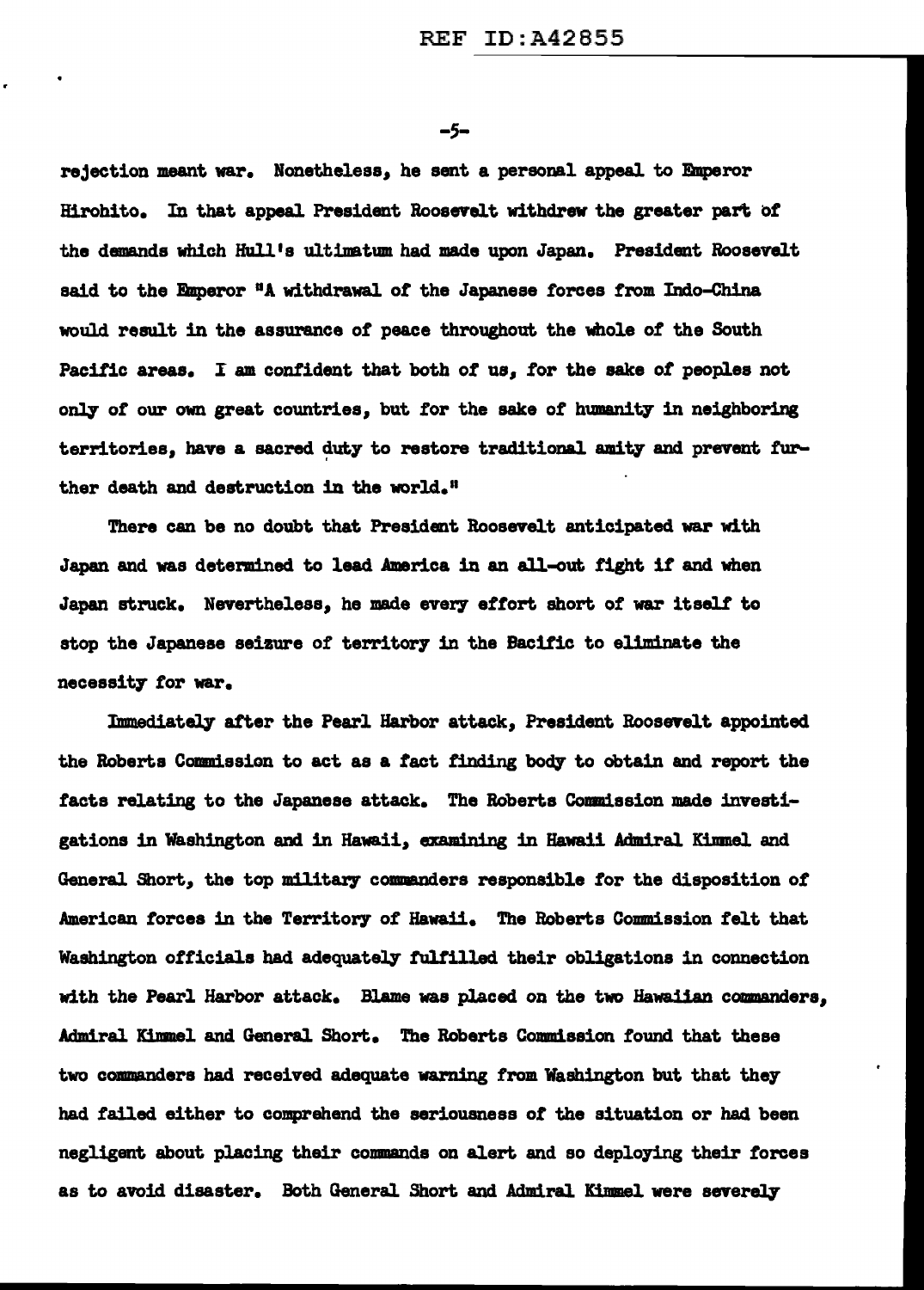-6-

censured and removed from their commands. None of the seven Pearl Harbor investigations which have followed the inquiry of the Roberts Commission has produced evidence which would bear out the allegations made against President Roosevelt by Admiral Theobald 1n this book, and by the other revisionist writers.

Immediately following the close of World War II Congress, animated by the persistent wide-spread rumors about President Roosevelt, General George c. Marshall, and other high officials in Washington, set up a joint Congressional committee to make an investigation and get the facts on what actually happened at Pearl Harbor. This Congressional committee held hearings from November 15, 1945 to May 31, 1946. It produced eleven volumes of evidence and ten volumes *ot* exhibits, and it compiled seventeen volumes from earlier investigations. The Majority Report of this committee concluded that the Japanese attack on Pearl Harbor was a sneak operation which surprised virtually everyone. despite the fact that officials in Washington and in Hawaii were conscious of the danger from air attack and did realize that there was a possibility of such an attack on Pearl Harbor. The Majority Report concluded that the attack was well planned and skillfully executed by more powerful forces than it was thought that Japan could employ in a single tactical adventure at such a distance under such circumstances. The Congressional committee found that the Pearl Harbor attack was an unprovoked. act *ot* aggression and that President Roosevelt had made every possible effort to avert war with Japan.

One of the most convincing bits of testimony to refute the theory that Roosevelt engineered the Pearl Harbor disaster, knew it was coming, has been given by Vice Admiral Frank E. Beatty. Admiral Beatty was an aide to Frank Knox, Secretary of the Navy, at the time of the Pearl Harbor attack. Beatty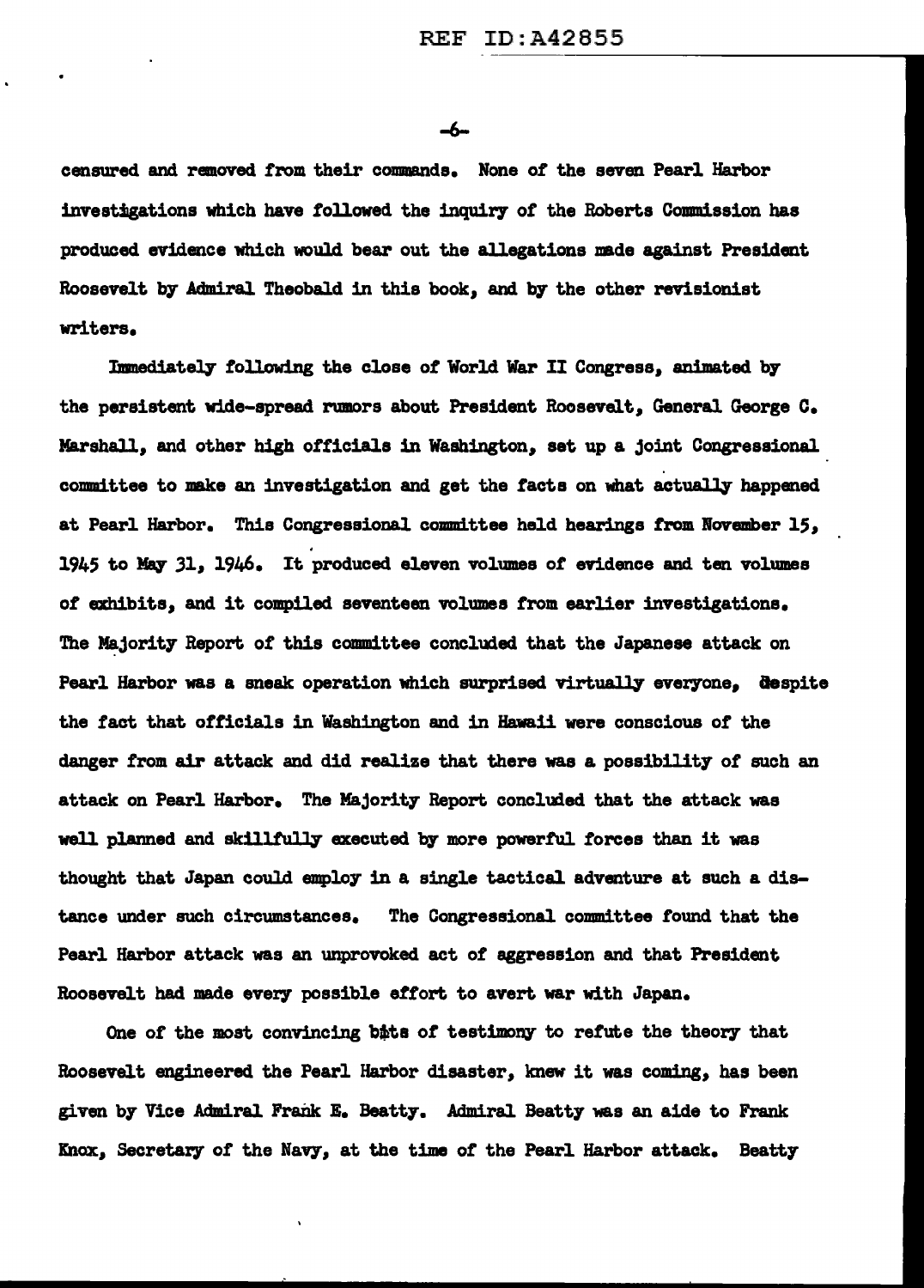-7-

was lunching at the White House at the moment *ot* the attack, was called trom the White House to Secretary Knox' office, and went immediately with Knox to Hawaii to find what happened. Admiral Beatty was verr close to the inner circle at the White House and at the Army and Navy Departments throughout the period leading up to, including, and following the Japanese attack. He says that he never heard anyone in high authority in the Naval service suggest that Pearl Harbor liked the attack. He says that after the attack, and after hearing numerous hints that certain people had known it was coming, he very carefully watched for any evidence that might turn up. Today, more than twelve years later, Admiral Beatty says he has yet to find any person in a high capacity who knew *ot* or even suspected the intention *ot* the Japanese to attack Pearl Harbor. Admiral Beatty says, "Prior to December 7, it was evident, even to me, that we were pushing Japan into a corner. I believed that it was the desire of President Roosevelt and *ot* Prime Minister Churchill that we get into the war as they felt the Allies could not win without us, and all our efforts to cause the Germans to declare war on us had failed. The conditions we imposed on Japan -- get out of China, for example -- were so severe that we knew they could not accept. We did not want her to accept. We were forcing her so severely that we should have known that she would react toward the United States. All her preparations in a military way -and we knew their over-all import  $-$  pointed that way."

Nonetheless, Admiral Beatty says the considered and consistent opinion in the Navy Department was that Japan would attack not American territory but British territory in the Far East. Admiral Beatty specifically mentions a high level conference held in the office of Secretary of the Navy Knox on the morning of Saturday, December 6, 1941, the day before Pearl Harbor. In addressing the group, Knox said, "Gentlemen, are they going to hit us?"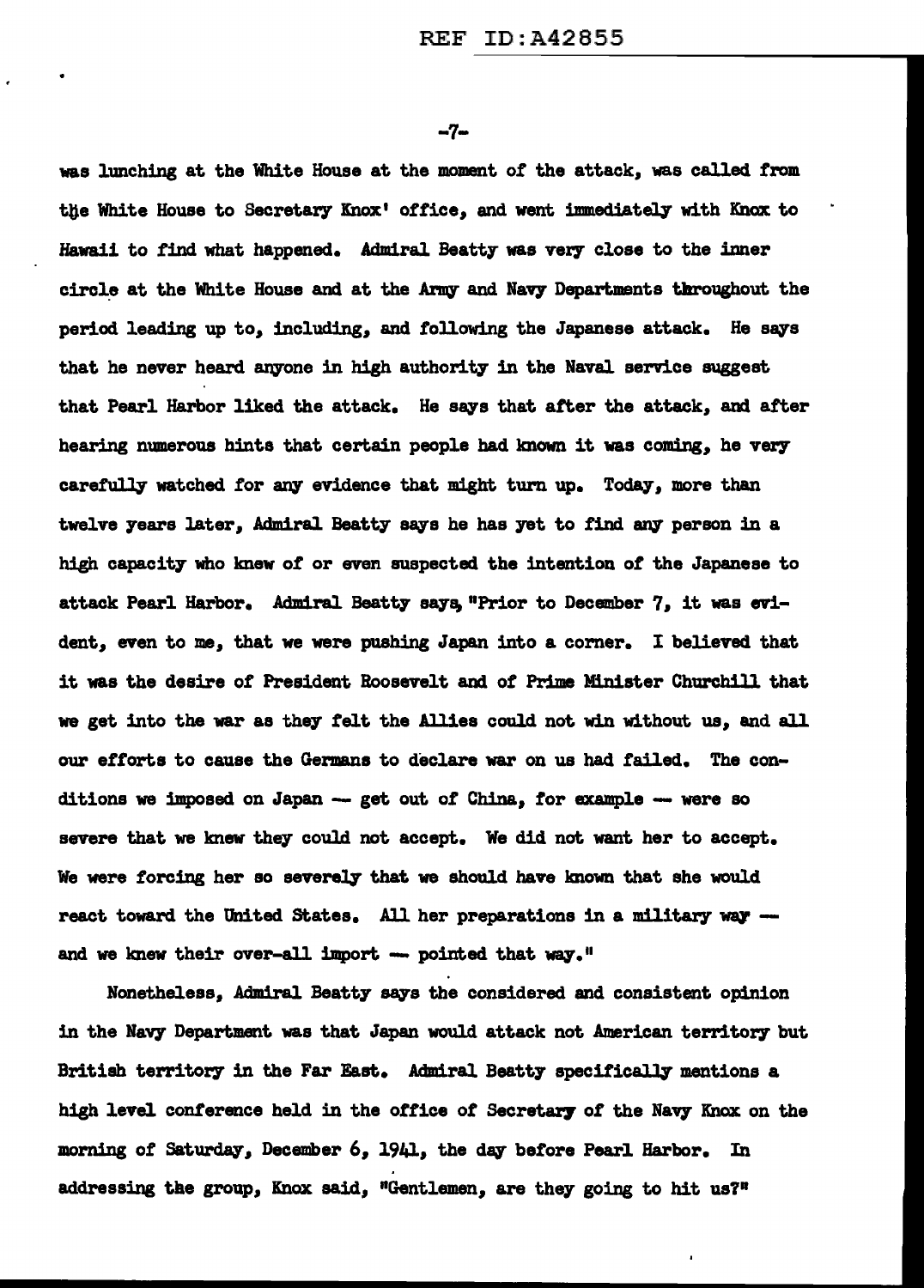-8-

Admiral Turner replied very quickly, "No, Mr. Secretary, they are not ready for us. They are going to hit the British." Now, Admiral Turner was Director of War Plans for the Navy; he was/close advisor of Admiral Stark, Chief of Naval Operations; he was in close touch and completely familiar with all of the intercepted Japanese messages that we were getting in those days; and he was convinced that the Japanese were not going to attack the United States. The infamous attack was a surprise. What is even more surprising, however, is that the Neo-Fascists, reactionaries, and disgruntled isolationists can find a public market for their senseless slander against a President who gave America the aggressive, dynamic leadership necessary to win the greatest war in history.

Now that was one side of the question, but there is another side. Here, in brief condensation, are the arguments of some others who do not think that the Japanese attack on Pearl Harbor was actually a surprise.

In the political campaign of 1940, Franklin D. Roosevelt, running for a third term, campaigned primarily on a platform of peace. Again and again and again Roosevelt told the American people that there would be no war but, while making these public promises, Roosevelt was doing everything he could to involve the United States in war with Germany. There are some who thought that Roosevelt wanted war in order to cover up the dismal failure of his New Deal, that he was at heart a tyrant and wanted the power and glory which would be his as a war-time President. Be that as it may, Roosevelt got the war he wanted by goading Japan into doing what he had been unable to prod Germany into, namely an attack on American territory.

Against professional military advice, Roosevelt moved our weak Pacific Fleet from the West Coast out to Hawaii and based it at Pearl Harbor, which is land-locked and quite vulnerable to air attack. He deliberately set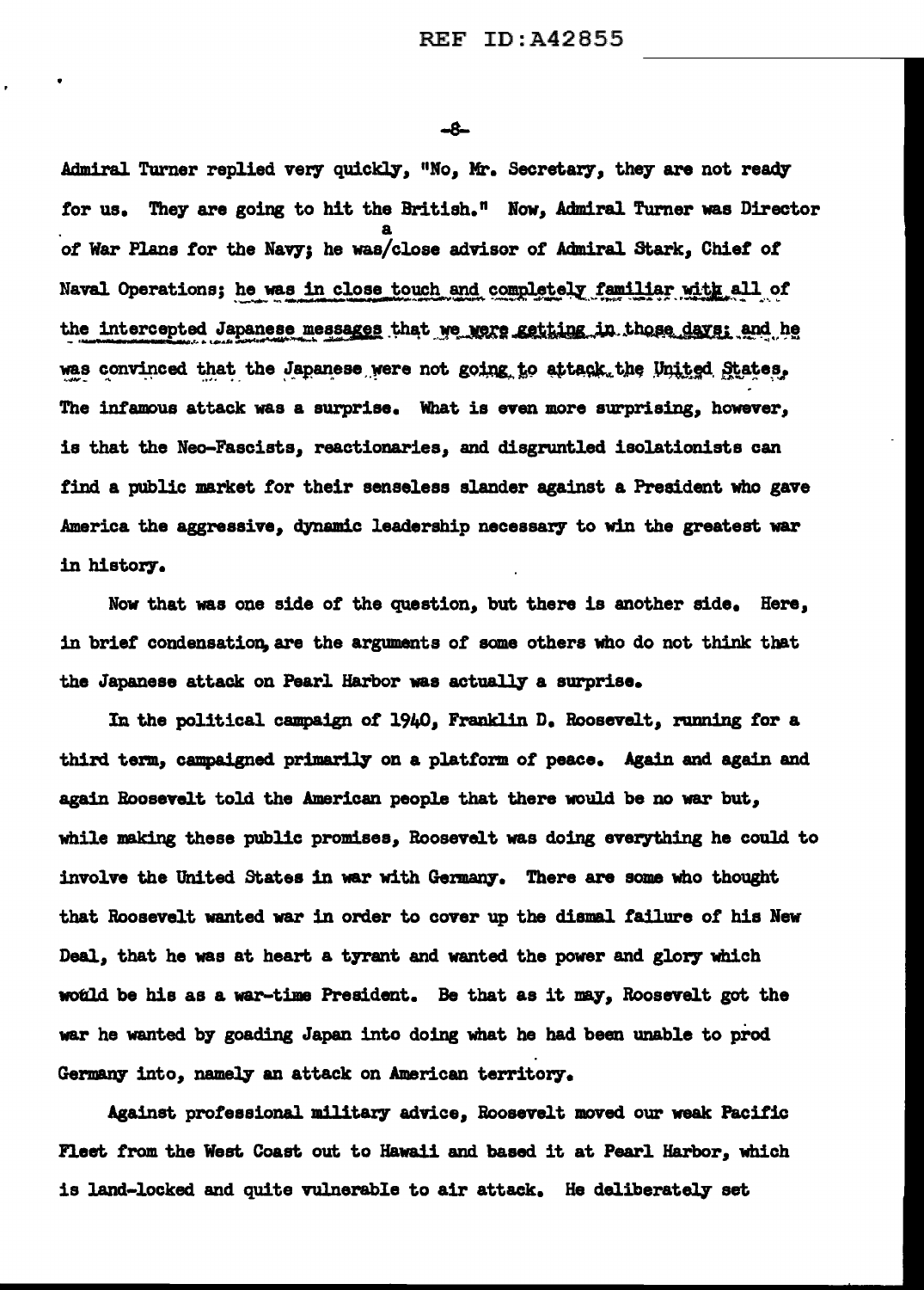$-9-$ 

Pearl Harbor up as a setting duck to invite a Japanese attack. Roosevelt knew that after we had pushed Japan as far as she would go, she would strike at us and the only logical target for her was Pearl Harbor. She certainly wouldn't risk bringing the power of the United States against her by spearheading an attack on some outlying garrison like Guam, which would merely enrage the American people but would not seriously damage American strength. A successful attack against Pearl Hapbor, however, could destroy or render ineffective the entire Pacific Fleet of the United States. This would give Japan time to over-run on other American outposts in the Pacific and entrench herself in the Philippines and on islands stretching throughout the vast Pacific Ocean.

On January 27, 1941, American Ambassador Joseph Grew in Tokyo reported to the State Department that a rumor in high diplomatic circles in Tokyo, emanating from Japanese sources, held that in the event of serious trouble between the United States and Japan, the Japanese intended to make a surprise attack against Pearl Harbor. The truth of this rumor was indicated by an intensification of Japanese espionage in Hawaii as soon as Japanese-American relations became critical. As early as 1940, United States experts had broken Japan's highest security code, the so-called "Purple" code, and had even devised a machine called "The Magic" for ciphering Japanese coded radio messages, Japan's intense preparations for an attack against the American Fleet at Pearl Harbor became obvious to the American Government on September 24, 1941, when we intercepted a Tokyo dispatch to the Japanese Consulate in Hawaii instructing him to keep the Japanese Government continuously advised of all details concerning the Pacific Fleet at Pearl Harbor. The Japanese Consulate in Honolulu made regular reports to Japan, giving the exact locations of carriers, battleships, and cruisers at Pearl Harbor, and detailing all naval movement in and out of that base. The American Government in Washington,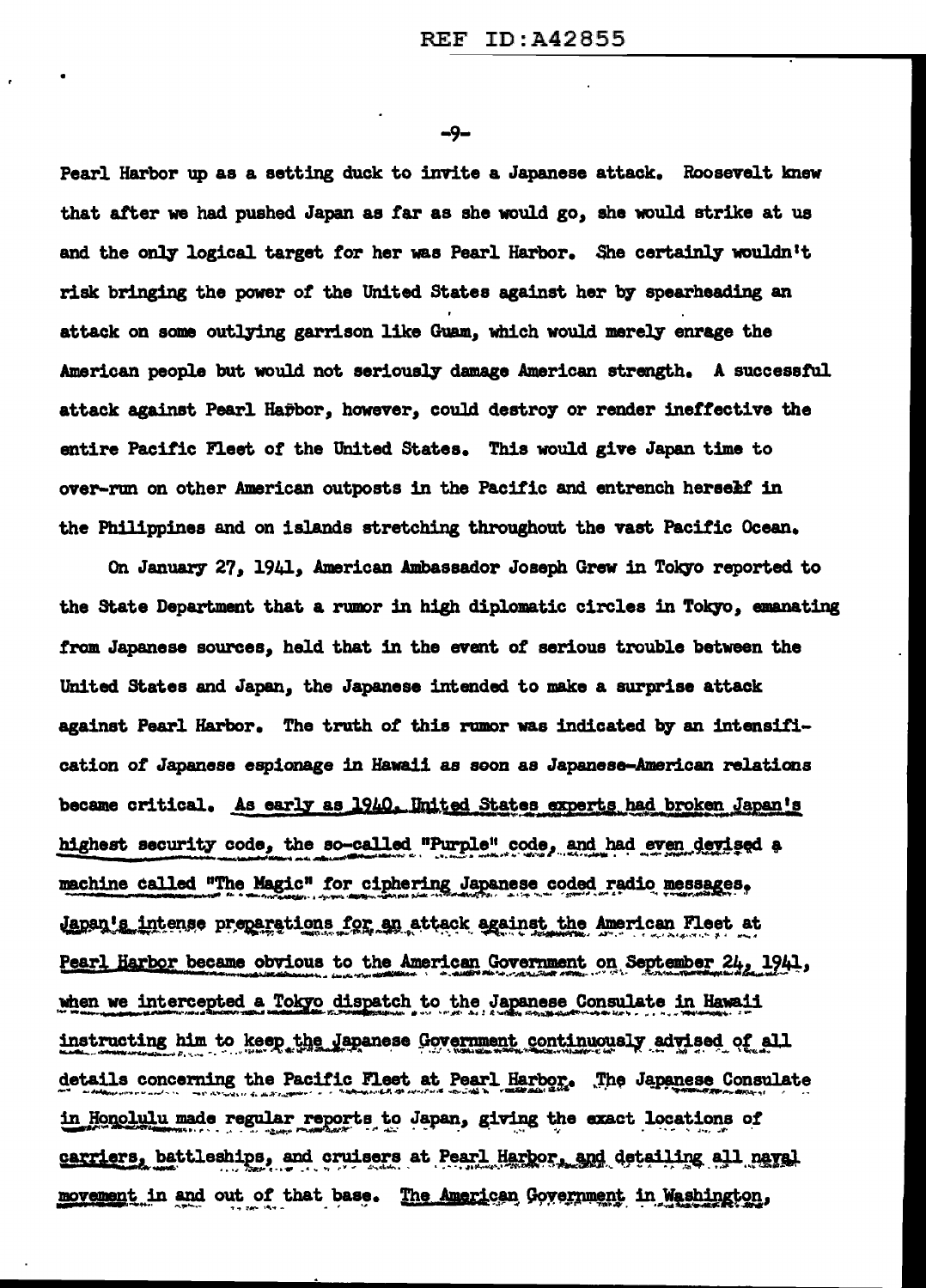-10-

intercepting all of these reports, knew precisely what Japan was going, but never gave any of this information to the Army and Navy commanders in Hawaii to let them know what grave danger their garrison was in.

•

It was obvious in W&shington that a Japanese attack on Pearl Harbor would come simultaneously with the final break-down of diplomatic relations, negotiations, between Japan and the United States. Washington knew, moreover, that those diplomatic negotiations were going to break down because Roosevelt wanted it that way.

On November 26, 1941, Cordell Hull handed the Japanese Ambassadors in Washington the ultimatum which meant war. Hull, in fact, said it meant war. On the day that he gave the ultimatum, he told the Secretaries of the Army and Navy that Japanese relations were now in their hands, that diplomacy had gone as far as it could go. Two days later Washington intercepted a radio message in from Tokyo to the Japanese Embassy in Washington telling the Embassy that Japan could not accept the ultimatum, clearly indicating that war was the only alternative, but telling the Japanese Ambassadors to pretend that they were still trying to negotiate. The implication of this message was quite clear. Japan wanted to keep the diplomatic talks going as a cover for the sneak attack on Pearl Harbor.

On November 30, 1941. we intercepted a Japanese message to their Embassy in Berlin, instructing Japan's Ambassador to inform Hitler that war between the United States and Japan was about to begin. By December 1, 1941, we were intercepting Japanese messages to their Embassies and Consular posts ordering the destruction of all their codes, ciphers, coding machines, and secret<br>papers. Again Roosevelt and the men around him knew that this meant war in the 1mmeciiate future and they said so in their private conversations, but still the information was not passed on to our Hawaiian commanders in order to alert them of the attack that Washington knew was coming.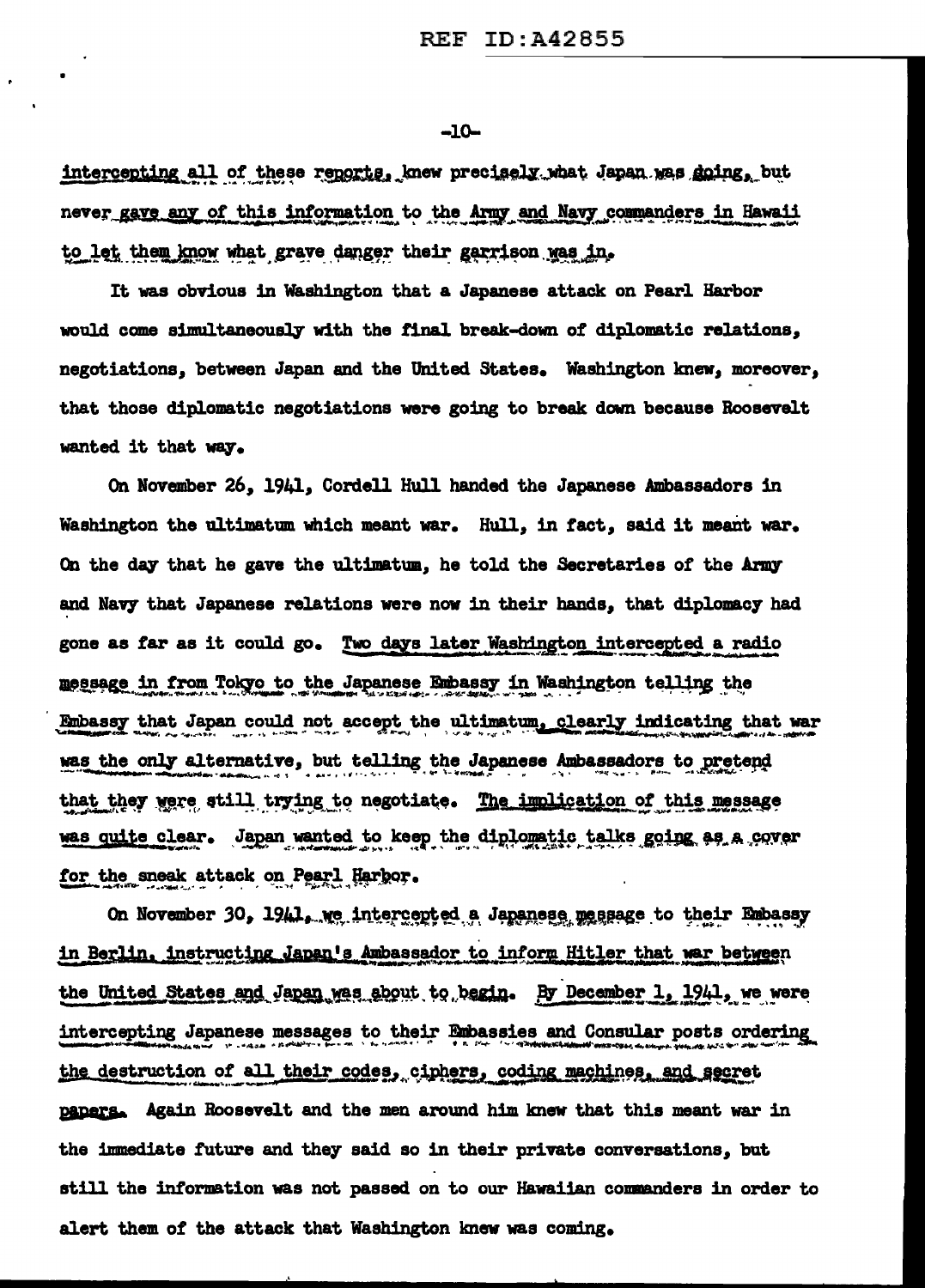-u-

•

On November 25, 1941, knowing that an ultimatum was going to be given to Japan the next day, and realizing that nothing but war could result from it, Roosevelt called a meeting of his top advisors, among them Henry L. Stimson, Secretary of War. Here, in part, is Stimson's sworn testimony as to what happened during that meeting. "Mr. Hull said that the Japanese were poised tor the attack, that they might attack at *any* time. The President said that the Japanese were notorious tor making an attack without warning and stated that we might be attacked, say, next Monday, for example. One problem troubled us very much: if you know your enemy is going to strike you, it is usually unwise to wait until he gets the jump on you by taking the initiative. In spite of the risk involved, however, in letting the Japanese fire the first shot, we realized that in order to have the tull support *ot* the American people it was desirable to nake sure that the Japanese be the ones to do this so that there should remain no doubt in anyone's mind as to who was the aggressor.<sup>"</sup> Stimson's diary for that day, November  $25$ , stated this problem briefly in these words: "The question was how we could maneuver the Japanese into the position of firing the first shot without allowing too much danger to ourselves."

Roosevelt's off-hand remark that the Japanese attack against us was liable to come on a Monday was extremely significant. For over twelve years, there have been persistent rumors that Roosevelt was forewarned from sources in the Far East that the Japs would attack Pearl Harbor on a Monday. Now, one *ot* these sources was reported to be Josef stalin, who got the information SORGE<br>in October, 1941, from Richard <del>Sork</del>, a Russian spy in Japan. At any rate, the Japs did attack Pearl Harbor on a Monday. The attack came at  $7.55$  a.m. Sunday, Hawaiian time; that was Monday, Far Eastern time.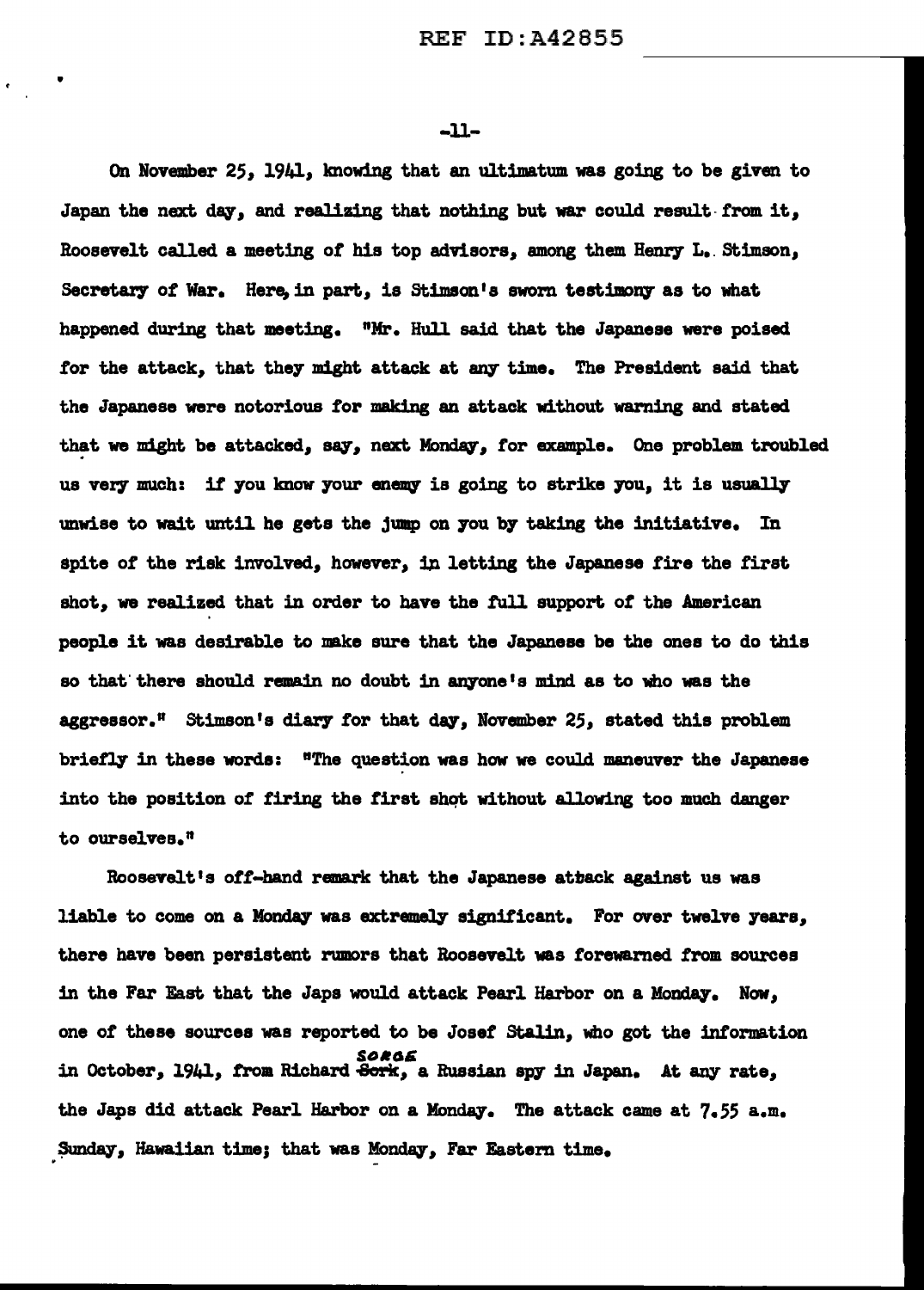$-12-$ 

On the afternoon of Saturday, December 6, 1941, a long fourteen-part message from Tokyo to the Japanese Embassy in Washington started coming in. And, of course, the American monitors were receiving it and deciphering it as it was delivered. The first thirteen parts of this message were obviously written for history. The Japanese Government was simply reviewing its efforts to negotiate with the American Government and its failure to achieve peacefully any satisfactory settlement. The massage advised the Japanese Ambassadors in Washington that the fourteenth part of this message would not be transmitted from Tokyo until Sunday morning, December 7, and that it should not be delievered to the American Government until exactly 1.00 p.m., Washington time, on Sunday. This obviously meant that the Japs were planning to strike against American territory at 1.00 p.m., Washington time, Sunday, December 7, 1941. That happens to be 7.00 a.m., Honolulu time.

The first thirteen parts of this Japanese secret message were received, deciphered, and distributed among American officials by 9.00 p.m. Saturday, December 6. Washington official dom knew that was was coming to the United States the next day. The next morning, the day of the attack, Admiral Stark, Chief of Naval Operations, got to his office around 9 o'clock. But General Marshall didn't show up until after 11. Years later, when questioned by a Congressional committee as to where he was on that fateful Sunday morning, General Marshall was very evasive and vague. It was later established that on Sunday morning, knowing that his nation was going to be attacked that day, George C. Marshall, Chief of Staff of the United States Army, held himself incommunicado all morning while taking a horseback ride through the Virginia countryside.

When Marshall did arrive in his office that Sunday morning, the final message from the Japanese had been received and decoded. It was apparent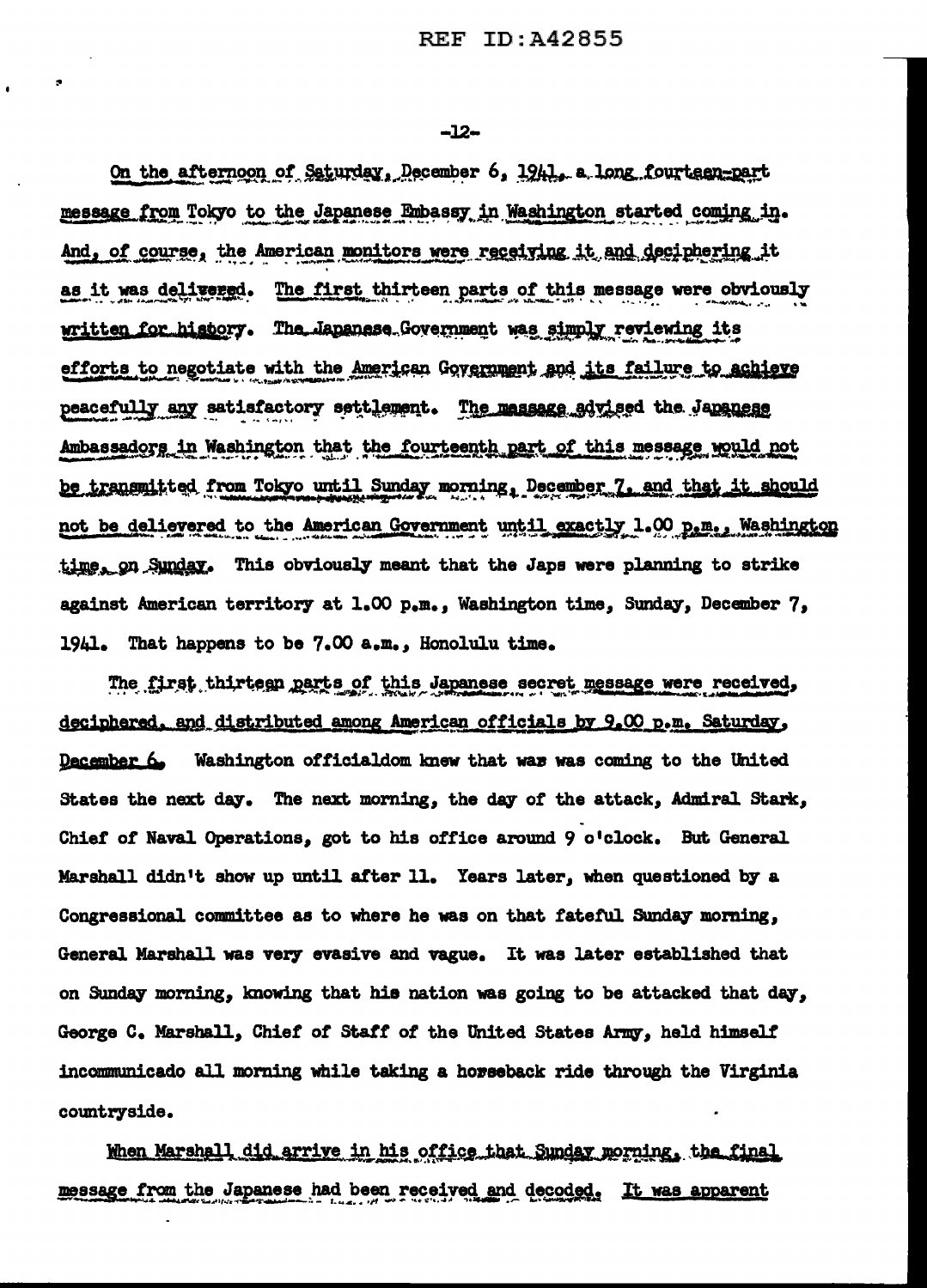-JJ-

. .

that a Japanese attack on Pearl Harbor would be made within a matter of hours. Time had practically run out on the ill-fated American garrison. But even then, as late as ll.JO a.m. in Washington, a telephone call to Hawaii would have alerted the Commander there that an attack was coming. But the call was not made. General Marshall finally sent a message to the Army Commander but he did not send it in such a way that it would be delivered immediately. He sent it by commercial telegraph. It was delivered to the Commander in Hawaii several hours after the Japanese attack had come and gone. The Japanese attack on Pearl Harbor was a surprise to the American garrison there, but not to Roosevelt in Washington. The record is full and clear that Franklin D. Roosevelt, as Clare Boothe Luce once said, lied America into World War II.

4<sup>1</sup> 575 Americana were killed or wounded at Pearl Harbor; 18 major ships were sunk or damaged; 177 airplanes were lost. By the time we were able to recuperate from these losses at Pearl Harbor, the Japs were so well entrenched throughout the Pacific that dislodging them necessitated the most prolonged, savage, and bloody war that American soldiers ever had to endure. Responsibility for the ghastly consequences of the Japanese sneak attack on Pearl Harbor rests as clearly and squarely on Roosevelt, George Marshall, and Admiral Stark as it they had ordered the attack themse1ves. December 7, 1941, will live in history, as Roosevelt himself was so fond of saying, as a day of infamy. It was infamous for the Japanese to make the attack. It was more intamous tor the American President knowing that the attack was coming not to wam the American soldiers who were to die in order to satisfy the President's ambition.

A veey quick review of' the two sides *ot* a FACTS FORUM question: Was the Japanese attack on Pearl Harbor actually a surprise?

I see that our time is almost gone, but I will be back in just a moment.